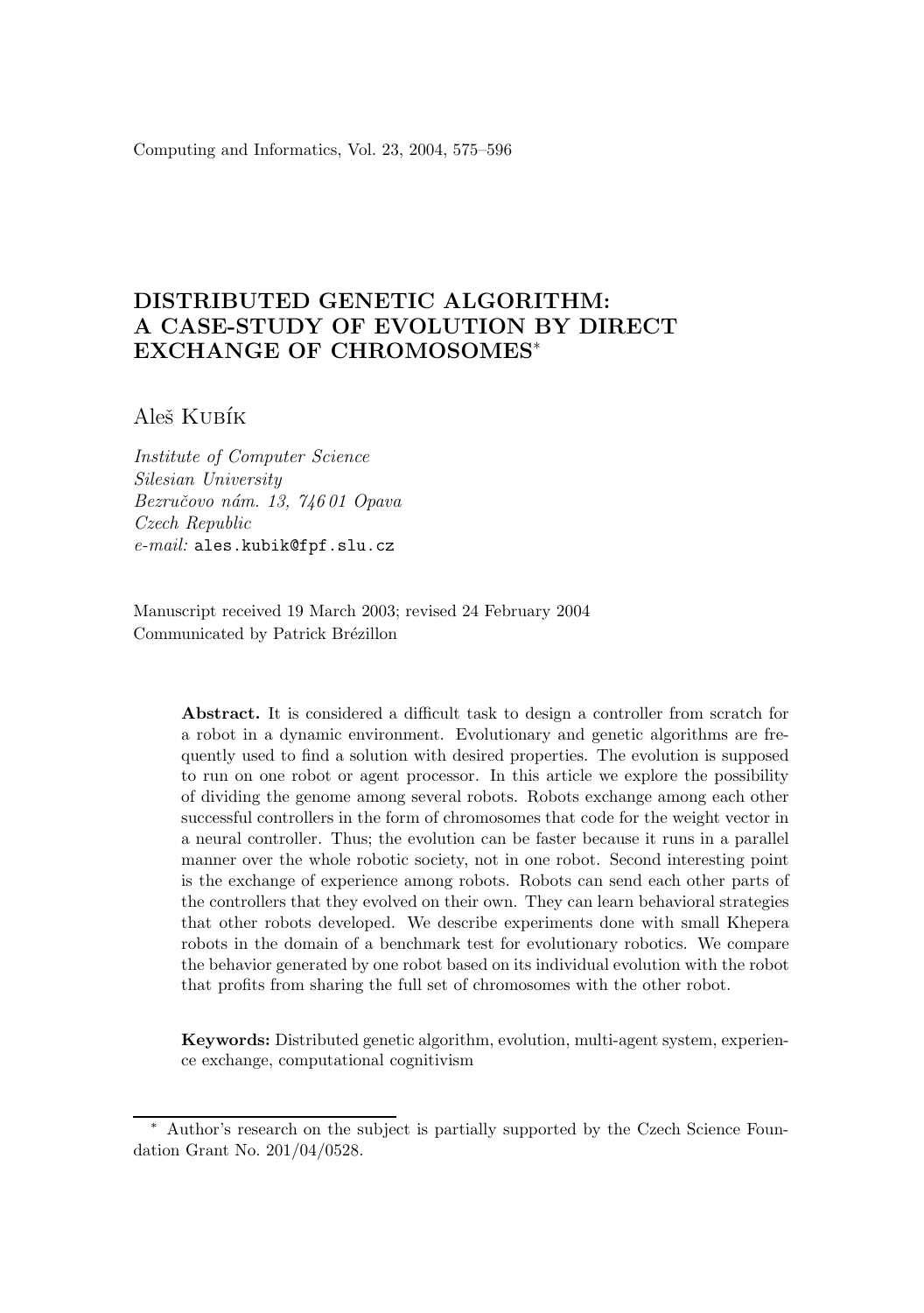## 1 INTRODUCTION

It is not easy to find an optimal code for robot controllers from scratch. One of the most successful methods of programming robots is to design a mechanism which will evolve a controller that ensures a desired behavior. Evolutionary and genetic algorithms are suitable tools to achieve this [5, 4].

There are mainly two ways of evolutionary design for robots. Either the robot itself runs a genetic algorithm to produce a controller with desired behavioral properties  $(e.g. [3])<sup>1</sup>$ , or the evolution is constrained by the robot-to-robot couplings in a multiagent scenario. This way it is possible to co-evolve different behavioral strategies concurrently by direct interactions among robots. The experiments with predator-prey co-evolution are well known(e.g. [11, 10]), and more attention is gained by cooperative scenarios in multiagent systems (see [12] for last achievements).

Another possibility is offered by the multi-robot solution where the evolution of controllers runs on the whole society of robots so that the genome is not constrained to one agent body. Here we have two basic design possibilities. Either the population of chromosomes is scattered over the multi-robot system and there is a central process that evaluates their performance. In this case each of the robots represents an autonomous process that tests only the part of the whole genome. In this case there is a need for coordination of evolutionary processes (ordering of chromosomes, crossover, mutation, etc.) and the central process has to allocate offspring chromosomes to robots. On the other hand there is no need of inter-robot communication. The process that runs all the evolutionary computing plays a central part and if it fails the whole system stops functioning immediately. Also, there is no possibility of sharing experience among robots.

The other solution is to create random sets of chromosomes on every robot and exchange successful population members among them. In this case we can go along without a central process but the robots have to communicate with each other and coordinate the exchange of chromosomes. This approach was taken by the authors in [13] or [14].

In our work we focus on the latter solution. We gain time savings due to a parallelism in controller evolution and robustness due to a lack of central process controlling robots. As a tradeoff there is a programming code and communication overhead present in this solution. As a testbed of our ideas, we have chosen collision avoidance representing almost benchmark behavior in experimental robotics. The experiments described in this work should be used as a starting point in the design of distributed genetic algorithm. Our aim was to design a simple solution that could be extended to other platforms. We focus on general applicability as well as depict more application-specific details. We also propose other improvements to our solution and extension to our work.

<sup>1</sup> A good overview of evolutionary robotics focusing on single robot scenarios represents the work [9].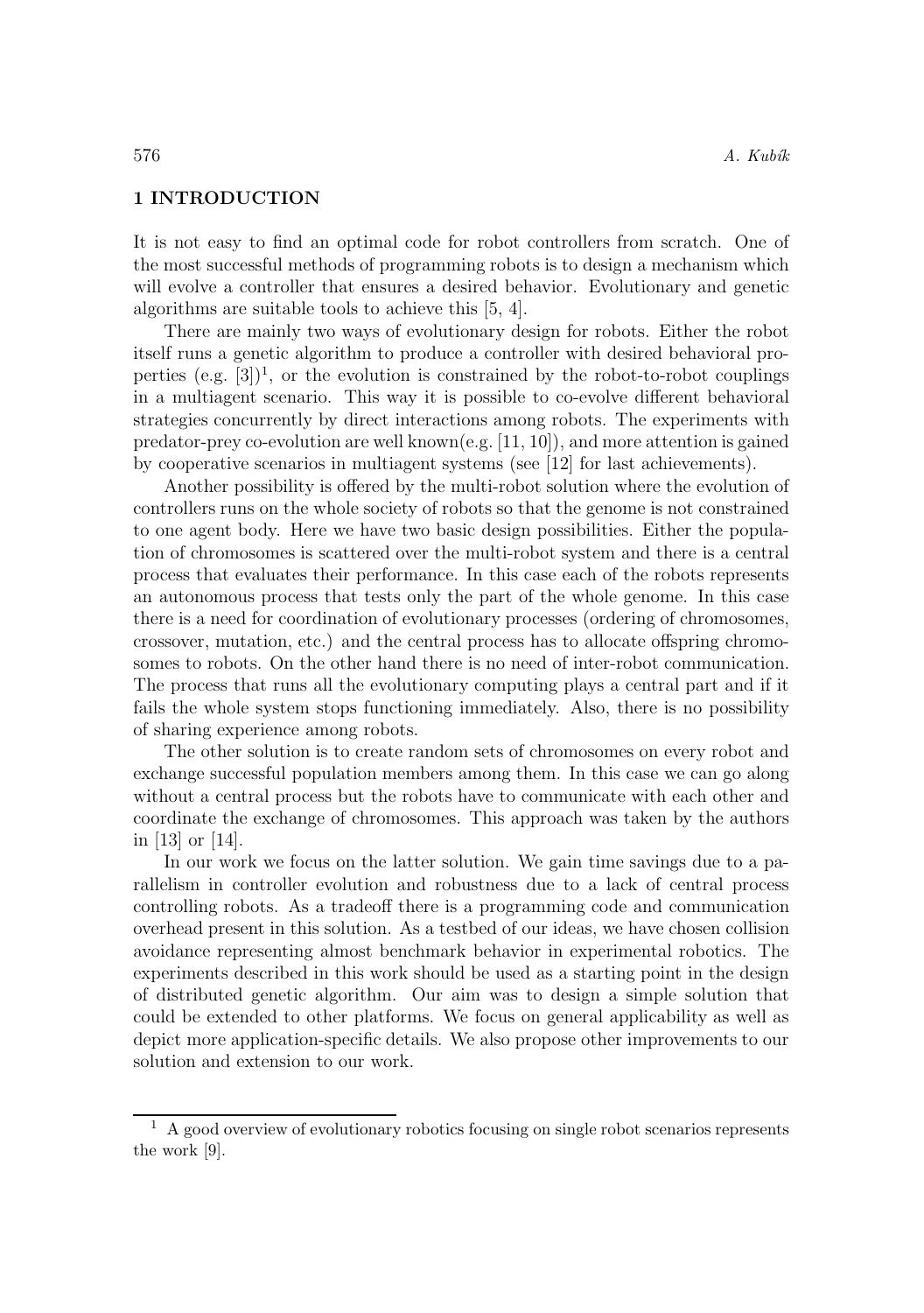The rest of the paper is organized as follows. In the following section we recall basic properties of genetic algorithms and distributed genetic algorithms and give information on relevant related work to our experiments. Section 3 contains basic information on robots and experimental settings we used in our work. In the next section (4) we present the experiment results. In Section 5 we discuss the result and problems that we encountered and propose extensions to our work. Section 6 summarizes and concludes.

# 2 GENETIC ALGORITHMS

Genetic algorithm is one of the most used search and optimization algorithm and in the last decade it is heavily used as an evolutionary learning method in applications of multiagent systems, artificial life, and robotics. On the theory of genetic algorithms and why they work see [5], or [4].

# 2.1 Basic Idea

The basic idea of a genetic algorithm is as follows. Suppose that we can represent potential solutions to a specified problem by strings of symbols organized in a population. Motivated by Darwinian evolution of species that try to survive under the pressure of environmental conditions, populations of strings evolve to form fitter generations under the constraints of a problem task. Strings of solutions can be thought of as genes (or genes carried by chromosomes)<sup>2</sup> that code some behavior representing a phenotype. Under evolutionary pressure only the fittest solutions survive and by means of reproduction and mutation give rise to solutions in subsequent generations. The process can repeat until good enough or even optimal solution is reached.

More precisely *population* P is a set of chromosomes denoted by

$$
P = \{g_1, g_2, \dots, g_p\} \in \{a, b, \dots\}^k.
$$

*Chromosomes*  $\{g_1, g_2, \ldots, g_p\}$  are strings of length k composed of symbols from the set  $\{a, b, \ldots\}$ <sup>3</sup> *Selection pressure* is represented by a *fitness function* that maps members of populations to positive real numbers:

$$
f: P \to R_+.
$$

The *population evolution* is a change of populations in a discrete fashion dependent on time t as a consequence of a reproduction operator  $R$ :

<sup>2</sup> In the sequel we will denote by chromosome a set of genes represented by strings.

<sup>3</sup> Traditionally chromosomes holding one gene are represented as binary strings, i.e.  $P \in \{0,1\}^k$ . In our work chromosomes  $c_i$  are pairs of genes  $c_i = \{g_{i_1}, g_{i_2}\}, i \in \{1, ..., 40\}$ , where each gene is a string of natural numbers  $g_{1,2} = \{n\}^8$ ,  $n \in N$ ,  $n \in (-30, 30)$ .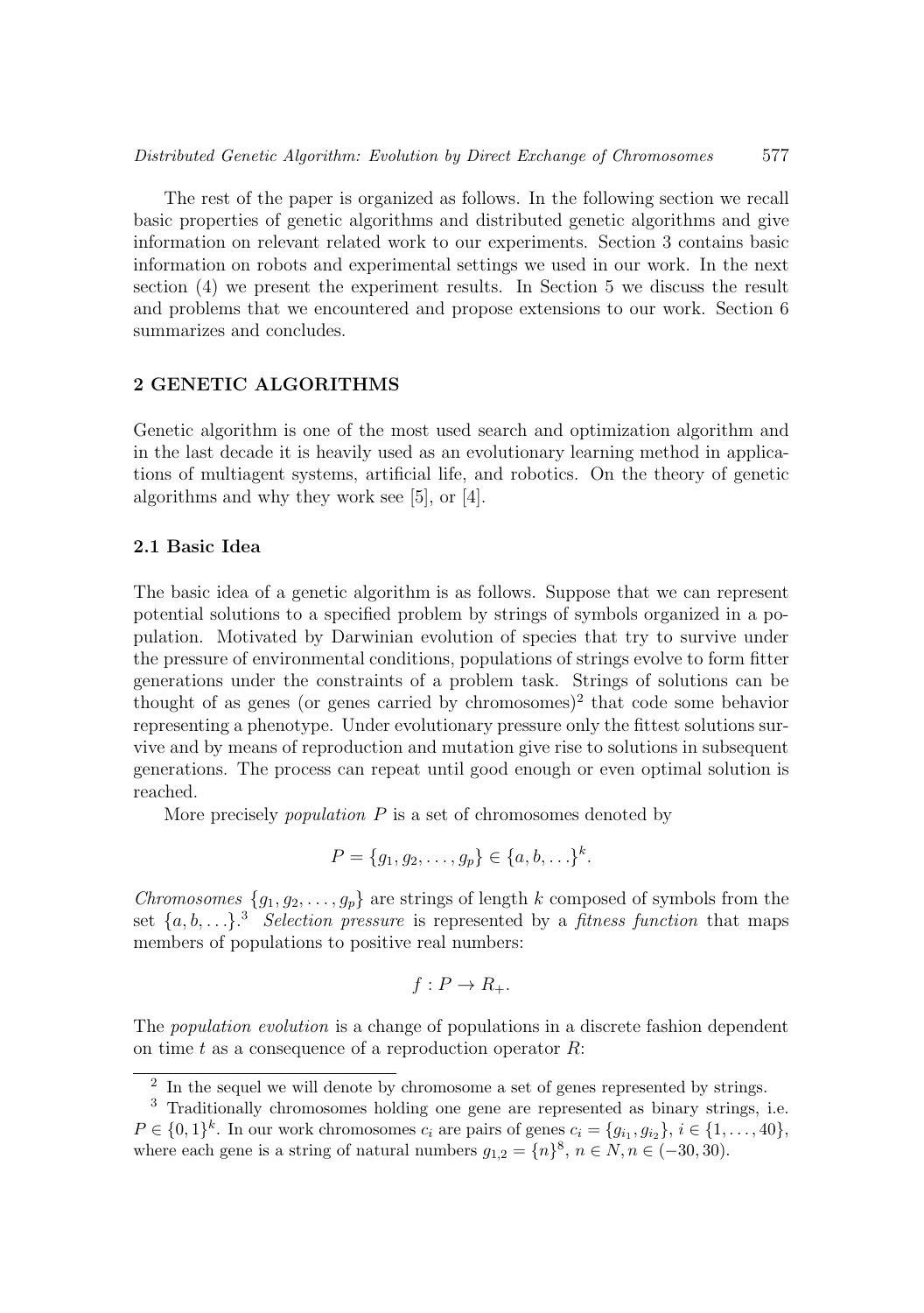$$
P_{t+1} = R(P_t).
$$

In evolution of generations, the key processes are *selection* of a subset of a population into an *intermediary generation*, *crossover* and *mutation* of its members leading to a new generation.

# 2.2 The Algorithm

The genetic algorithm can be described by following pseudocode:

```
function P_{fin} \leftarrow geneticAlgorithm(t_{max}, stopCriterion)
    begin
        t := 0;P_t \leftarrow initializePToRandomValues();
             evaluate(P_t);
             while ((t < t_{max}) and (not stopCriterion)) do
                 begin
                     t := t + 1; P_{interm} := \emptyset;P_{interm} \leftarrow \texttt{select}(P_{t-1});P_t \leftarrow reproduce(P_{interm});
                     P_t \leftarrow \text{mutate}(P_t);end
            P_{fin} := P_t;end
```
# 2.3 Selection

Fitness function serves as a means to evaluate the performance of individual solutions. Evaluated chromosomes are selected to intermediary generation on a stochastic basis. There are several algorithms of selection used in the genetic algorithm.

*Roulette wheel* is a method of selection where the probability of survival for each solution is proportional to its fitness.

*Elitism* prefers only the portion of the best solutions ranked by their fitness.

*Tournament* selection is a method in which pairs of randomly selected chromosomes meet and the one with higher fitness will pass to an intermediary generation.

#### 2.4 Recombination Operators

Members of an intermediary population are subject to recombination operators. This is due to three main reasons:

- in order to keep size of the next generation stable,
- to propagate features of successful individuals, and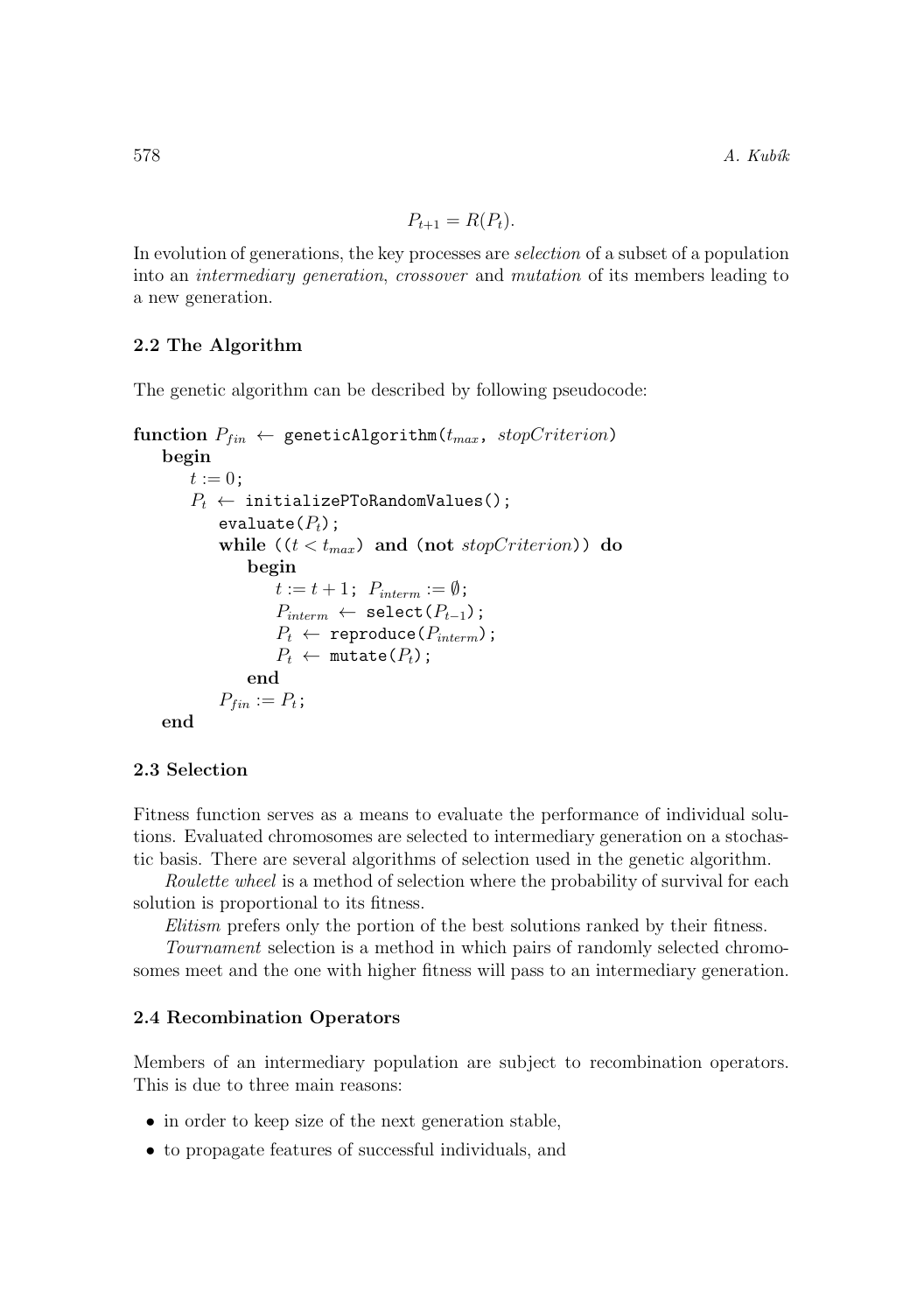• to keep diversity of solutions by introducing new features into the population.

*Reproduction* and *mutation* are standard recombination operators.

Reproduction of chromosomes proceeds in the following way. As chromosomes are selected they can directly pass to the next generation based on the given probability, or they can be *crossover*ed with another selected chromosome.

Crossover with  $ncp$  number of crossover points is an operator  $O_{cross}^{ncp}$  that maps a pair of chromosomes into a new pair of (offspring) chromosomes that hold part of the features (symbols) from their parents:

$$
(g_1^{offsp}, g_2^{offsp}) = O_{cross}^{ncp}(g_i, g_j), i, j \in \{1, ..., p\}.
$$

The point where crossover takes place is determined randomly and there can even be more than one crossover points. The application and the result of one-pointcrossover can be seen in the following schema:

$$
a_1 \ldots a_i | a_{i+1} \ldots a_n
$$
  
\n $\underbrace{o_{cross}^1}_{b_1 \ldots b_i | b_{i+1} \ldots b_n}$   
\n $a_1 \ldots a_i b_{i+1} \ldots b_n$   
\n $b_1 \ldots b_i a_{i+1} \ldots a_n$ 

Selected or reproduced chromosomes can have their symbols mutated with the given probability. *Mutation* with  $nmp$  denoting number of mutated symbols<sup>4</sup> is a recombination operator  $O_{mut}^{nms}$  which changes one or more symbols in the chromosome string randomly:

$$
(g^{mut}) = O^{nms}_{mut}(g^{offsp}).
$$

An example of a 1-bit mutation of a chromosome represented by a 8-bit binary string can look like this:

$$
10101010 \stackrel{O^1_{\text{mut}}}{\longrightarrow} 10111010.
$$

#### 2.5 Parallel Genetic Algorithm

*Parallel genetic algorithm* is an extension to traditional sequential genetic algorithm in that the population of chromosomes is partitioned to independent disjoint subpopulations. These evolve independently and exchange parts of their genome on a stochastic basis. What follows is a pseudocode of a decentralized version of a parallel genetic algorithm with no central process controlling the selection, reproduction and mutation of chromosomes in subpopulations.

## function

```
g_{opt} \leftarrow parallelGeneticAlgorithm(t_{max}, stopCriterion, p_{exchange})
begin
```
<sup>4</sup> In our work we mutate natural numbers  $n \in (-30, 30)$  in the string representing weight vector of a neural network connection.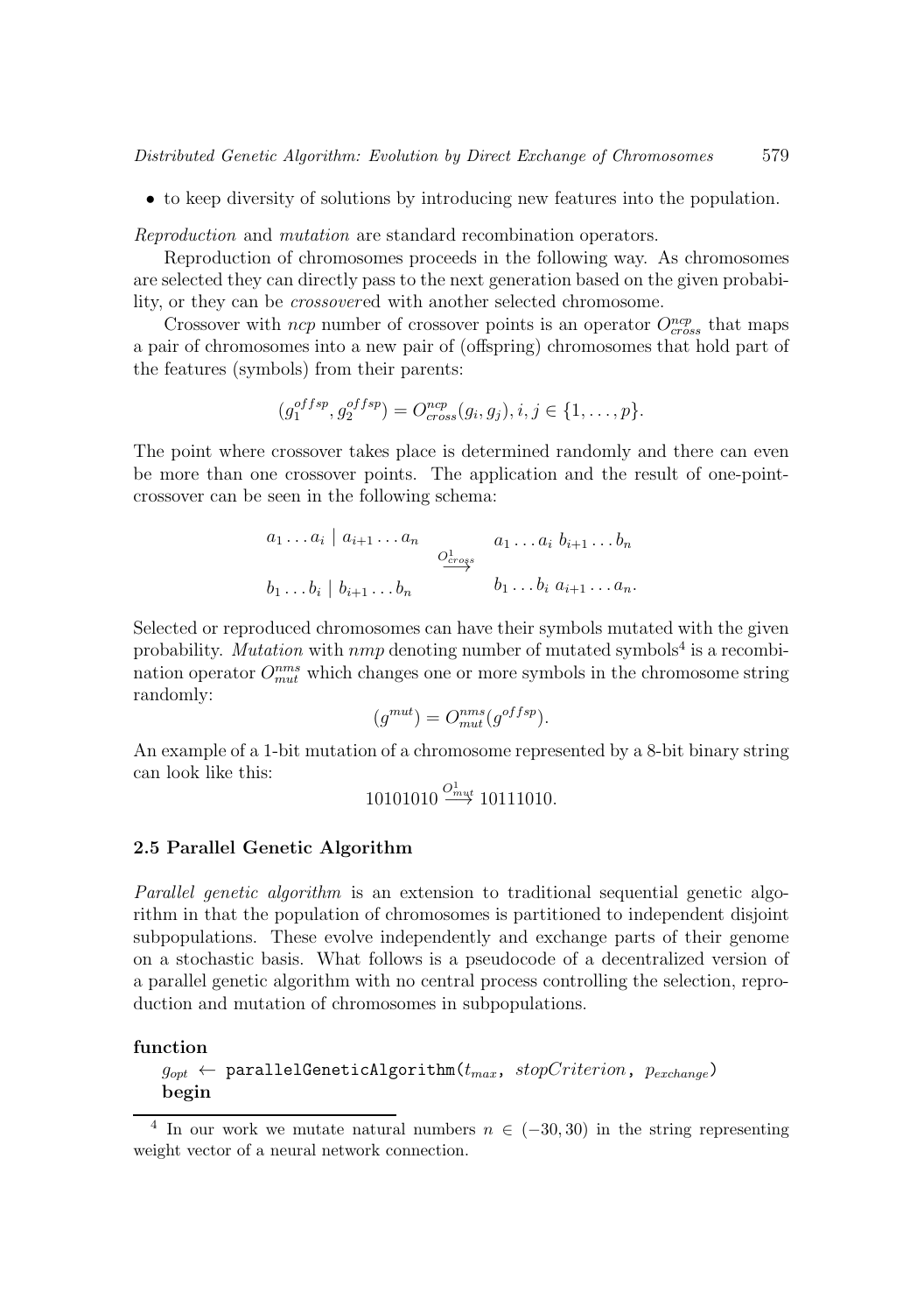```
t := 0:
    for i := 1 to N do
        P_{i_t} \leftarrow initializePToRandomValues();
    while ((t < t_{max}) and (not stopCriterion)) do
        begin
             t := t + 1;for i := 1 to N do
                 P_{i_t} \leftarrow oneGenerationGeneticAlgorithm();
             if (rand > p_{exchange}) then
                 begin
                      P_{x_t} \leftarrow chooseRandomly(P_t);
                     P_{y_t} \leftarrow \text{chooseRandomly}(P_t - \{P_{x_t}\});
                      \mathsf{exchange}\left(P_{x_t}, P_{y_t}\right) ;
                 end
        end
    g_{opt} \leftarrow bestChromosome(P_t);
end
```
In the pseudocode of a decentralized parallel genetic algorithm the set of chromosomes is divided to N independent subpopulations. In each step (until the stop criterion is fulfilled or time expired) classical sequential algorithm with only one population transition is then run on each of these subpopulations. Then two subpopulations are selected stochastically and their chromosomes are exchanged. This can be done in different ways. In our work one of the subpopulations sends 1/4 of its best chromosomes to the other one.

Parallel genetic algorithm can be modified in several ways. It can be controlled by central process that evaluates the subpopulations and distributes successful chromosomes, it can define a neighborhood so that only neighboring subpopulations can exchange chromosomes, the return value can be only one chromosome with the highest fitness or the whole subpopulation of best-valued chromosomes, etc. An overview of parallel genetic algorithms can be found in [2].

## 3 ROBOTS

For the experiments we used two Khepera robots ([8]) that are well suited for educational as well as experimental purposes (see  $(6)$ ). Basic module consists of two interconnected boards with the diameter of  $5.5 \, \text{cm}$ . It has two servomotors driving independently two wheels and eight infrared sensors (six in the front and two at the rear side of the robot – see Figure 1) that serve to avoid obstacles. Robots can move at the speed of  $1 \, m s^{-1}$ .

Robot is an autonomous unit in that the whole program written in C language runs on the on-board processor. It is possible that the program runs on the host computer and communicates with the robot via the serial communication line. We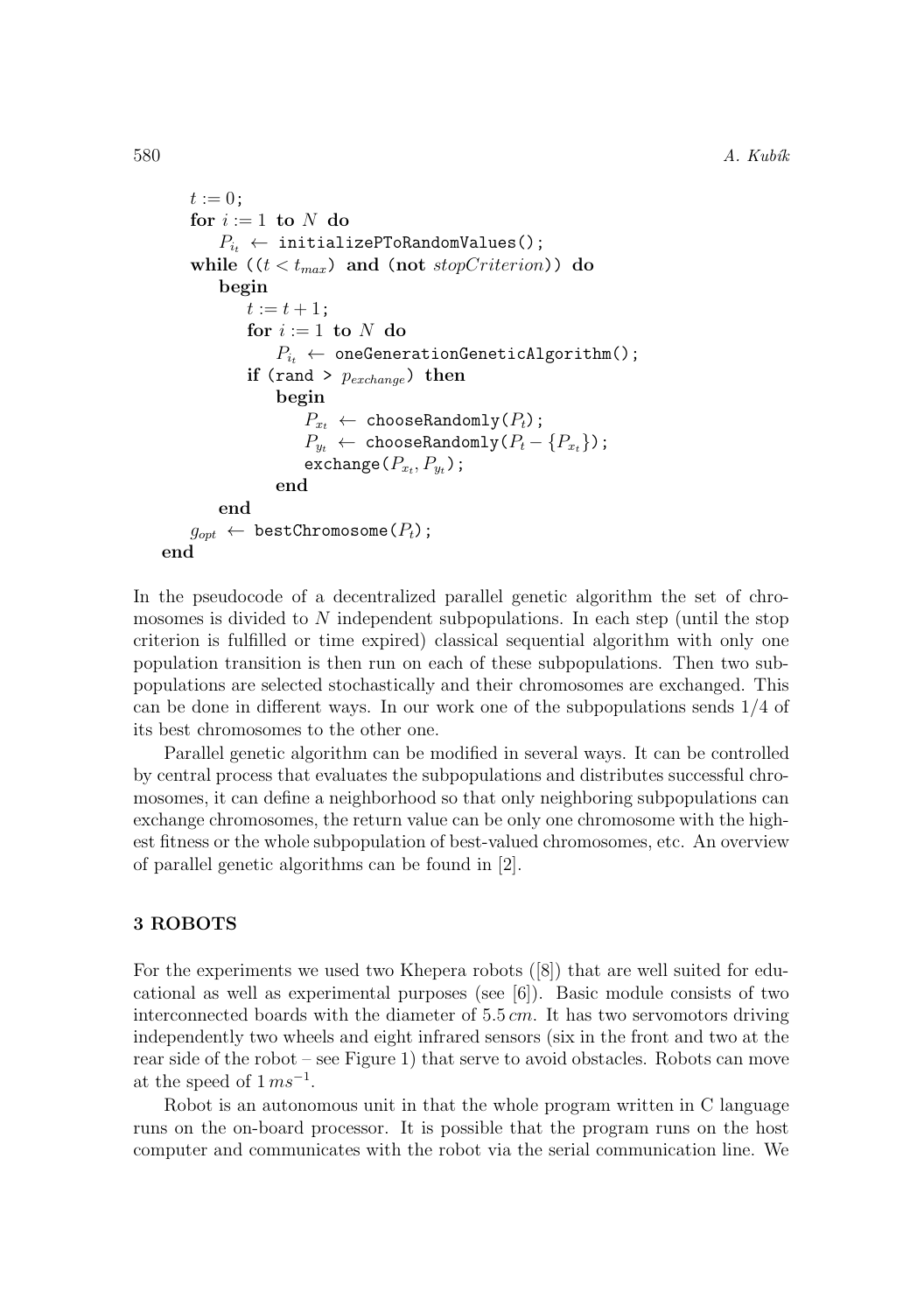

Fig. 1. Schematic view of a Khepera robot with two wheels and eight IR proximity sensors. The arrow indicates the front movement of the robot

maintained such type of a communication only for the purposes of collecting data from the experiments. Communication routines as well as program execution are managed by Motorola 68331 controller with 256 KB RAM and 512 KB ROM.

We used an additional component – a radio extension turret that is mounted on top of a robot in a plug and play fashion. It enables the communication of a robot with the host computer via a radio base, but in our experiments we use it for direct peer-to-peer communication between robots. Robots communicate via sending and reading data buffers whose size is 16 bytes. Messages are sent directly to a robot with a specified identification number. There is a built-in mechanism of checking the correctness of messages. The sender considers a message to be sent correctly only if it receives the acknowledgement from the receiver. It repeats the sending process after the timeout when it receives no acknowledgement. The message is considered lost after 10 unsuccessful trials. The robot with the radio extension used in the experiments can be seen in the Figure 2.



Fig. 2. A front-side view of a Khepera robot with the radio turret ontop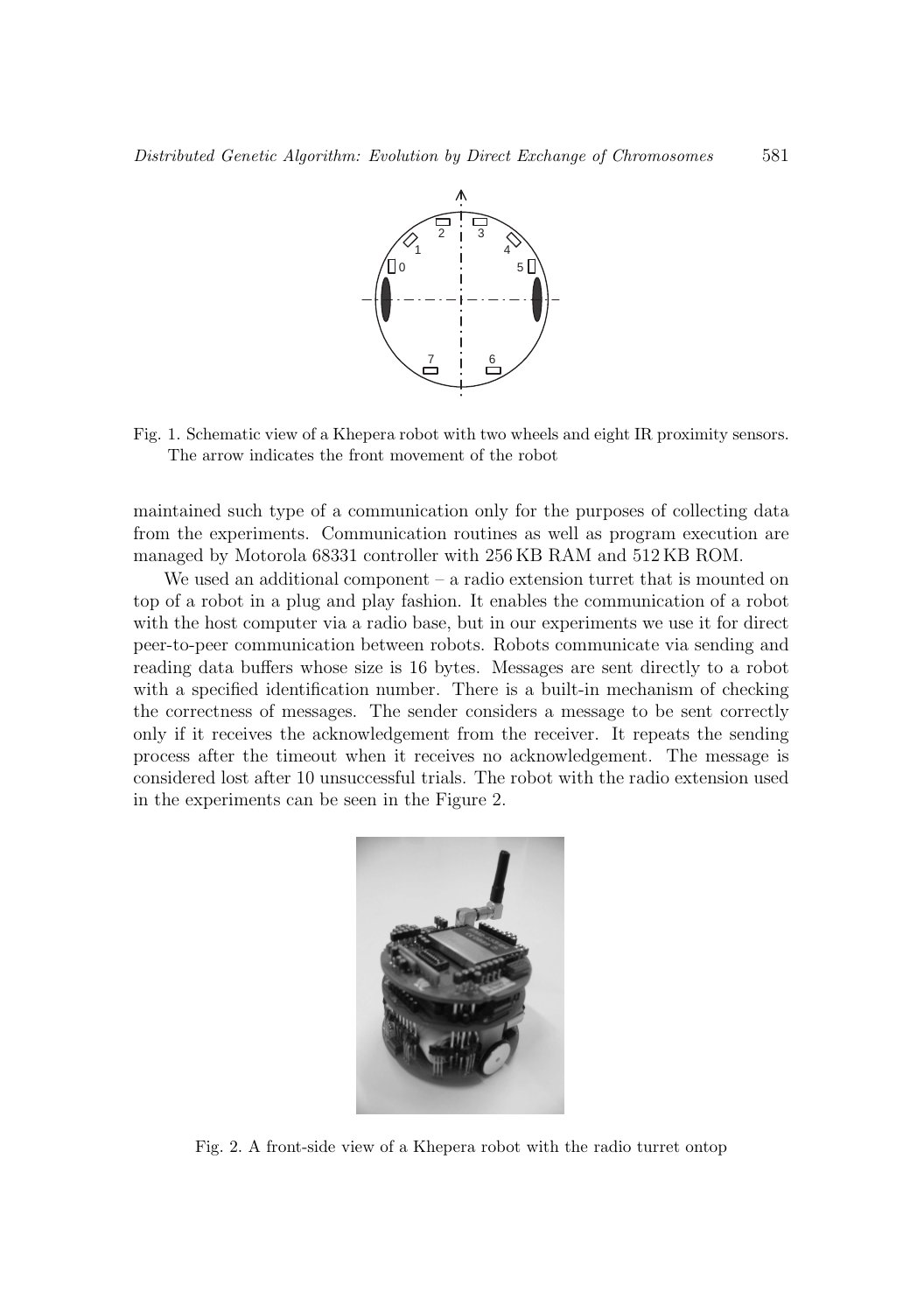# 4 THE TASK

We tried to program our robots to learn to avoid dynamic or static obstacles. The behavior is coded by a very simple neural network. It controls the movements of a robot in a straightforward fashion. If the sensors of either side (left or right) of a robot perceive any kind of obstacle, the motor on this side will speed up the wheel it drives. The algorithm is inspired by abstract vehicles proposed in [1]. Genetic algorithm is used to evolve weight vector of input-output neuron connections. These are coded as chromosomes (so they are non-binary integer-valued codons). Each robot evolves its own controllers. One of them sends (we will call it a sender) the successful candidates to the second robot (denoted as receiver). The receiver combines its own evolved population of chromosomes with those received from the sender. We expect that it will learn better and faster than the sender. We try to compare its expected performance with the observed behavior.

# 4.1 Roles

Programming code of both agents differ in several ways. In this section we describe the algorithms of both robots in more detail.

# 4.1.1 The Sender

The body of program of the sender is composed of two main processes that are running interchangeably. One is responsible for running evolution of weight vectors and testing the resulting neural controllers. The second one is responsible for sending 1/4 of the most successful population chromosomes to the receiver. Concise pseudocodes of sender's processes are as follows:

```
process 1:
   begin
       t := 0:
        \left[w_t[\right] \leftarrow \texttt{createWeightVectorsWithRandomValues}() ;
       while (t < 20) do
           begin
               for i := 1 to N do
                   begin
                       runNeuralController(w_{i_k});
                       f_{i_t} \leftarrow fitness(w_{i_t});
                       changeSpeedRandomly(s_1, s_2);
                   end
               sort(w_t):
               buffer[] \leftarrow transformBestChromosomesToMessages(w_t);suspend(this);
               while (not signalReceived) do
```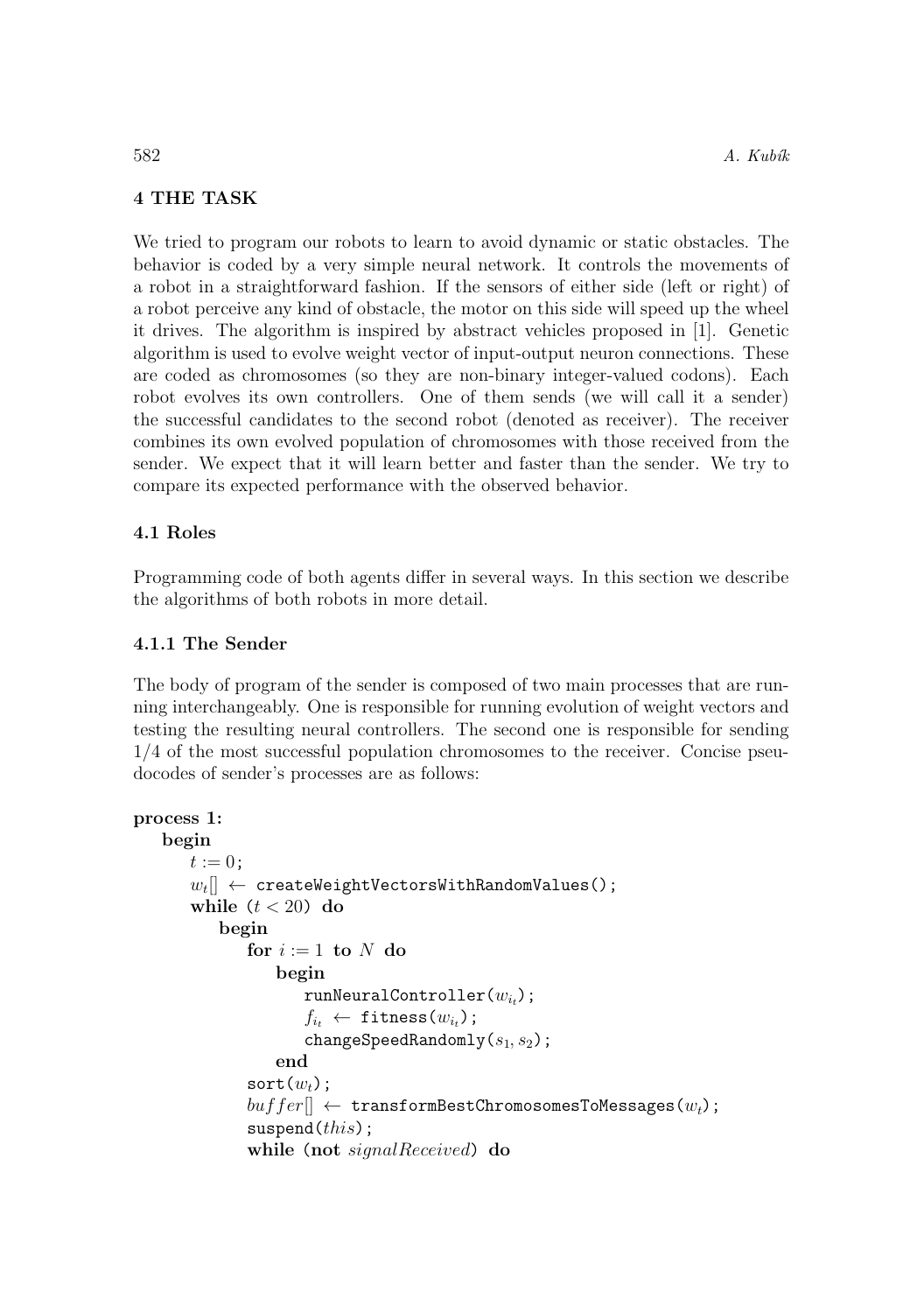```
waitForSignal(process2);
               if (signalReceived) then
                   begin
                      t := t + 1; w_{interm} := \emptyset;
                      w_{interm} \leftarrow \texttt{select}(w_{t-1});w_t \leftarrow reproduce(w_{interm});
                      w_t \leftarrow \text{mutate}(w_t);end
           end
   end
process 2:
   begin
       while (true) do
           begin
               while (not signalReceived) do
                   waitForSignal(process1);
               if (signalReceived) then
                   sendMessages(buffer, receiver);sendSignal(process1);
           end
   end
```
The array of message buffers represents a global structure shared by both processes. After each generation the first process transforms the best valued weight vectors into an array of buffers 16 bytes each and gives control to the second process waiting for response in the background. After the process 2 sends all of the array buffers to an awaiting robot it sends a signal to the first process from which it awaits another signal. Processes of a sender don't run in a parallel manner because of problems with interference between the radio transmission and communication with the host computer that these processes maintain.

# 4.1.2 The Receiver

The receiver consists of two main processes that can be described by the following pseudocodes:

```
process 1:
    begin
        t := 0;\left[w_t[\right] \leftarrow \texttt{createWeightVectorsWithRandomValues()} ;
        while (t < 20) do
            begin
                for i := 1 to N do
```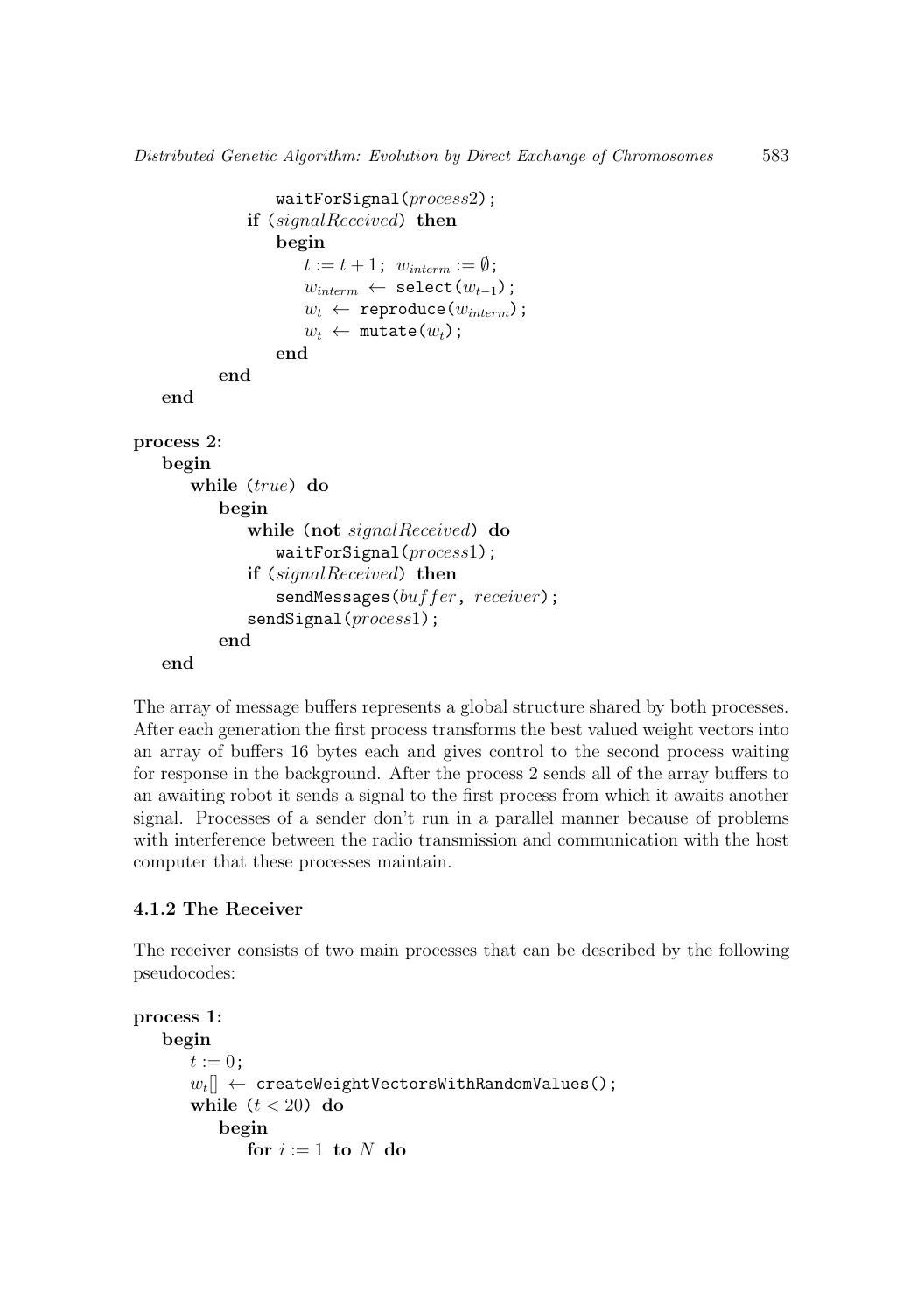```
begin
                        runNeuralController(w_{i_t});
                        f_{i_t} \leftarrow fitness(w_{i_t});
                        changeSpeedRandomly(s_1, s_2);
                    end
                sort(w_t);
                \texttt{replace}(w_{t_{1:N/4}},~\mathit{messages}) ;
                t := t + 1; w_{interm} := \emptyset;
                w_{interm} \leftarrow \texttt{select}(w_{t-1});w_t \leftarrow reproduce(w_{interm});
                w_t \leftarrow \text{mutate}(w_t);end
    end
process 2:
  begin
     oldMessages \leftarrow \texttt{createNullBuffer();}while (true) do
        begin
           receive(buffer, sender);
           if (not (equals(buffer, oldMessages)) then
             begin
                messages \leftarrow transformMessageSToWeightVectors(buffer);oldMessages := messages;end
        end
  end
```
The receiver must continually check for new messages from the sender. The buffers are not flushed which means that if no new message arrives the received buffer still holds old values. That is why the robot must remember the previously arrived message which it always compares with newly received information. If new array of weight vectors arrives, the receiver rewrites the received weight vectors and uses them in its own genetic algorithm as a second quarter of a population that will be crossed over with the best members of its own genome. Processes of the receiver run concurrently and there is no need of synchronization.

# 4.2 Neural Controller

The behavior of collision avoidance is performed by a neural controller with primitive architecture.<sup>5</sup> There are 8 input neurons fully connected with two output neurons

<sup>5</sup> It was a purposes to design an artificial neural network that can solve the task as simple as possible.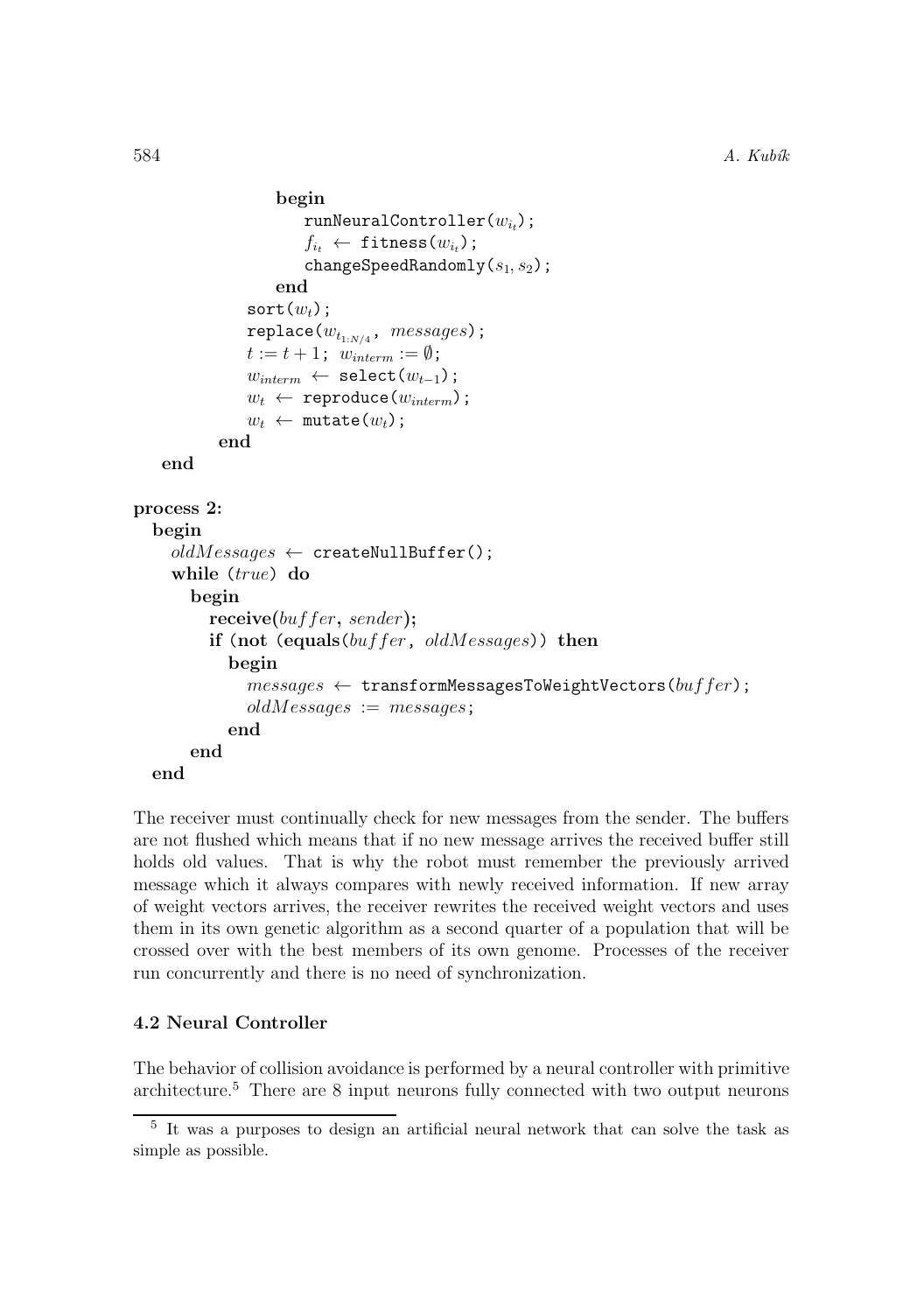that compute the speed of two motors. These connections are labelled by integervalued weights. Each of the input neurons has the information about the read value of one of the proximity sensors. Schematic view of a neural network architecture used in our experiments is in Figure 3.



Fig. 3. Architecture of a neural network used in the experiment

The speed of each motor is computed according to eq. (1),

$$
speed_i = potential_i/400 + 10; \ i = \{0, 1\},\tag{1}
$$

where

$$
potential_i = \sum_{j=0}^{7} (weight_{ij} * irvalue_j),
$$
\n(2)

where weight<sub>ij</sub>,  $i = \{0, 1\}$ ,  $j = \{0, 1, \ldots 7\}$  is a vector of weights represented as a two-dimensional array of integer values from the open interval (−30, 30), and irvalue<sub>j</sub>,  $j = \{0, 1, \ldots 7\}$  is a vector of values read by proximity sensors. Speed of motors must be normalized and set to some non-negative value if the value of potential<sub>i</sub> is close to 0.

## 4.3 Evolutionary Settings

The genetic algorithm depicted in the robot processes above was used to evolve the weight vector  $weight_{ij}$ ,  $i = \{0, 1\}$ ,  $j = \{0, 1, \ldots 7\}$ . In each run we evaluated the population of neural controllers with the fitness function consisting of three components from [3] (see eq. (3)).

$$
\Phi = V(1 - \sqrt{|speed_0 - speed_1|})(1 - i),\tag{3}
$$

where V is a normalized average speed of two wheels,  $|speed_0 - speed_1|$  is an absolute difference of speed of two wheels, and  $i$  is a sensory value recorded by a proximity sensor with highest activation normalized so that it doesn't surpass the value 1. These three components of a fitness function measure average speed of a robot (it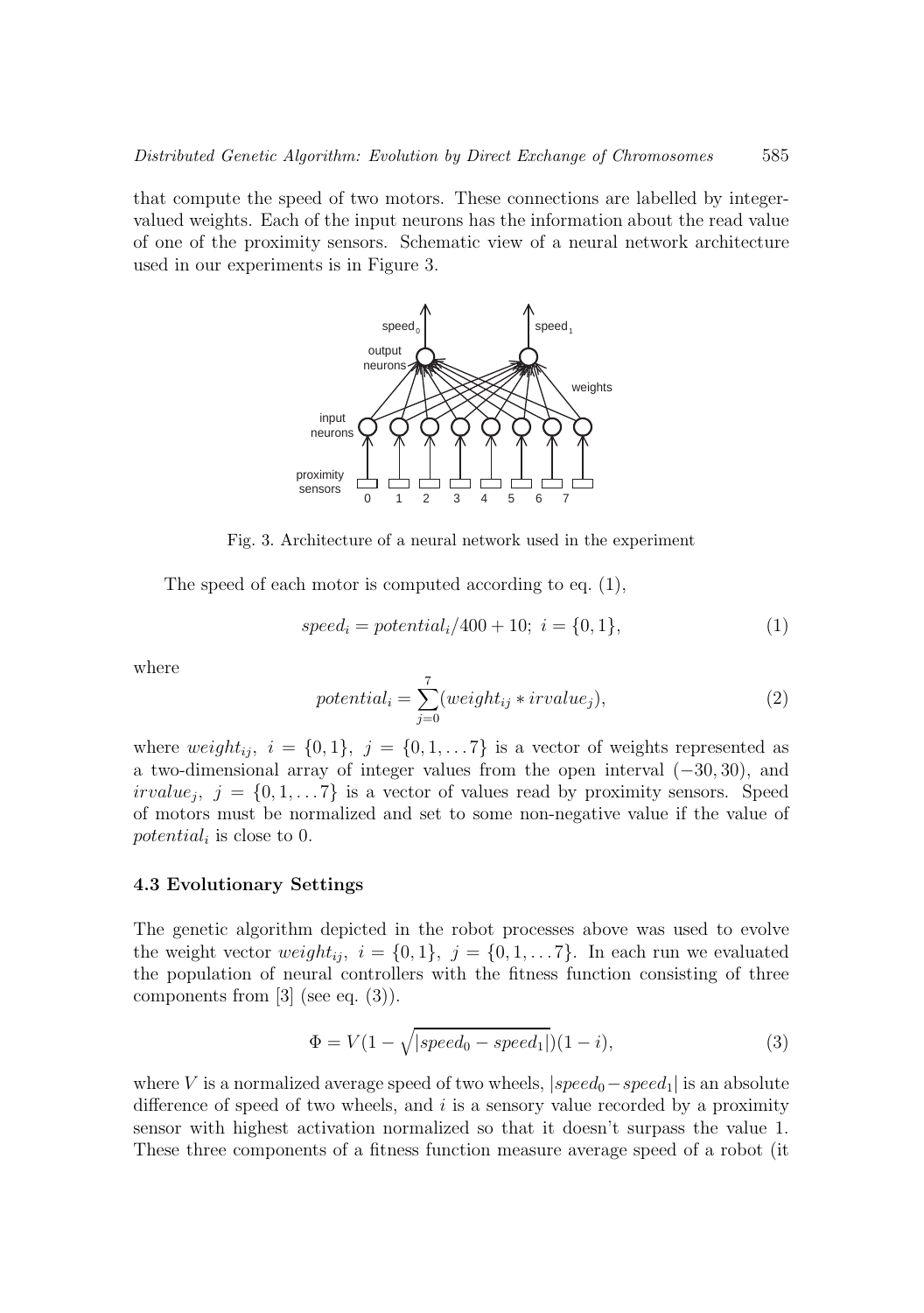should be maximized), speed difference of rotating wheels (it should be minimized), and highest activation of proximity sensors (it should be minimized).

From each population we picked 1/2 of chromosomes with highest fitness values and placed it in the next generation. Then we sequentially took pairs of parental chromosomes and performed the crossover at the random spot to produce offspring chromosomes for a new generation. Consequently we randomly changed a chromosome coding with 5% probability.

In case of the receiver robot we combined 1/4 of its own chromosomes with the best 1/4 of the sender's best population members to produce the offspring generation as explained in Section 3.1 (see also schema in Figure 4).



Fig. 4. Schema of a genetic algorithm for both robots

We experimented with various size of population  $-12$ , 20, and 40 chromosomes. We set the smallest size of population so that it almost always finds "acceptable" solution for at least one of the robots – a controller that performs well judged not by the fitness value but by looking at the moving robot performance. We were mainly interested in the best controller, not the average performance that can be determined only computationally. It is very interesting how small population of neural controllers can evolve to a successful solution.

## 5 RESULTS

In this section we present results of our experiments. We describe experiments with the populations of size 12, 20, resp. 40 chromosomes. Each experiment consists of 5 independent runs that were evaluated for the highest and average values as well as for variance of both robots performance. Each run consisted of 20 generations of evolving neural controllers. The goal of our experiments was to compare the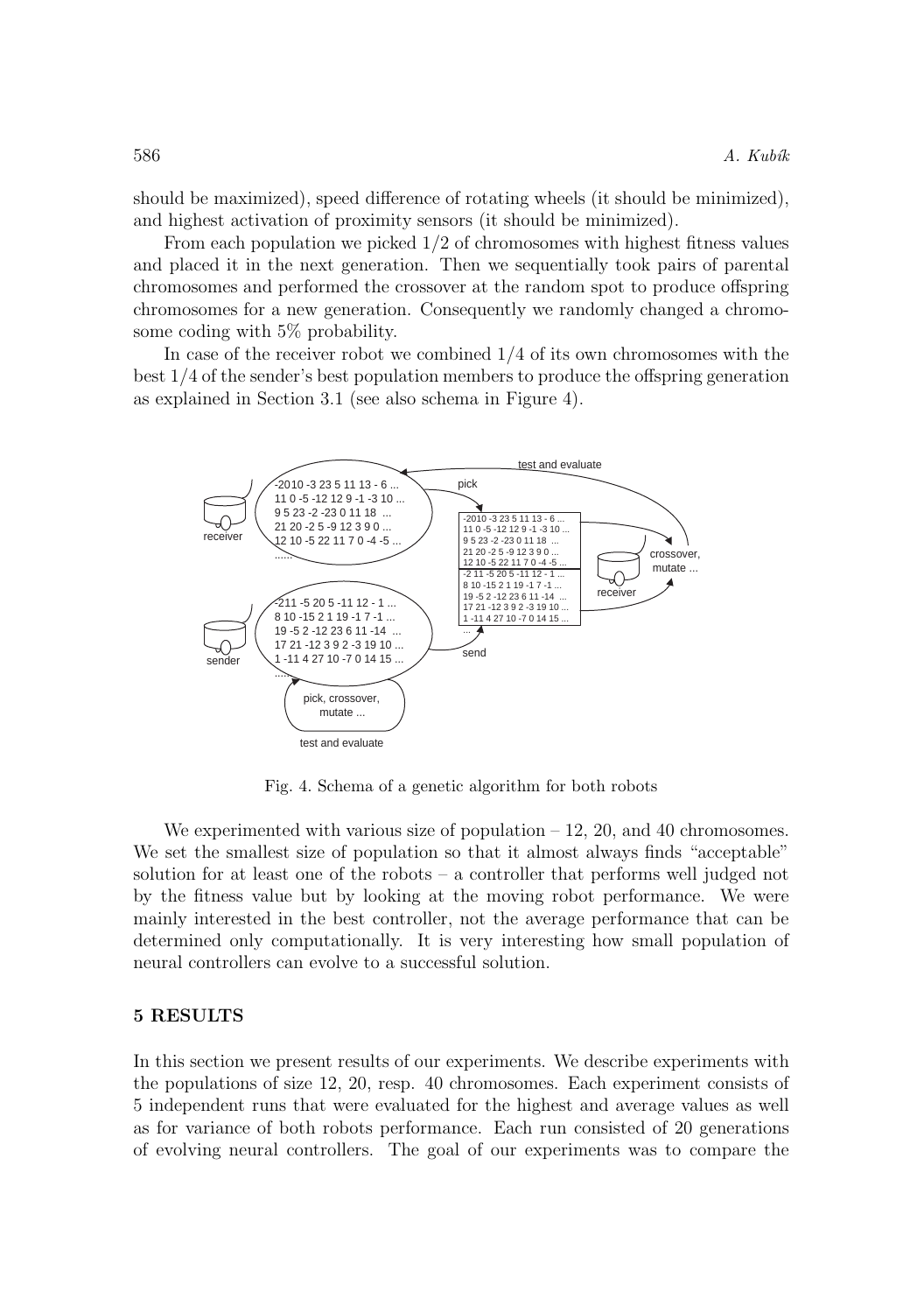performance of a sender and a receiver evaluating the controller fitness as well as smoothness of their movements just by observing robots in the arena. Both robots should learn to avoid obstacles satisfactorily and as fast as possible. The bigger the population, the better the performance with more time spent on learning. Our expectations are that the receiver will learn faster than the sender. Comparison to results reported in [3] is difficult because fitness values are normalized and the input of the neural network can have different values. So the only comparable result is time spent by robots to learn the task "well enough", which can be evaluated only by observing their behavior.

Both robots move separately in a small closed arena with randomly dispersed obstacles whose positions were changed during the experiments.

## 5.1 Experiment 1

In the first experiment we used 12 chromosomes in one population. The performance of the best controller of the receiver is much better and it also learns faster in comparison with the sender robot (see the Figure  $5)^6$ . Its performance is even better on average, though not so markedly than the performance of best controllers. Due to a small population size the learning peaks in the  $14<sup>th</sup>$  generation. To measure how



Fig. 5. Experiment with the population of 12 chromosomes. Max. and avg. fitness values for both robots

sharing the chromosome pool improved the performance of a receiver we compared in each generation the best evolved controllers of the sender and the receiver.

$$
growth_{max} = \frac{max(fitness_{max}(gen_{sender}^i) - fitness_{max}(gen_{receiver}^i)) * 100}{fitness_{max}(gen_{receiver}^i)} \tag{4}
$$

<sup>6</sup> Capital S and R in subsequent figures denote the sender and receiver, respectively.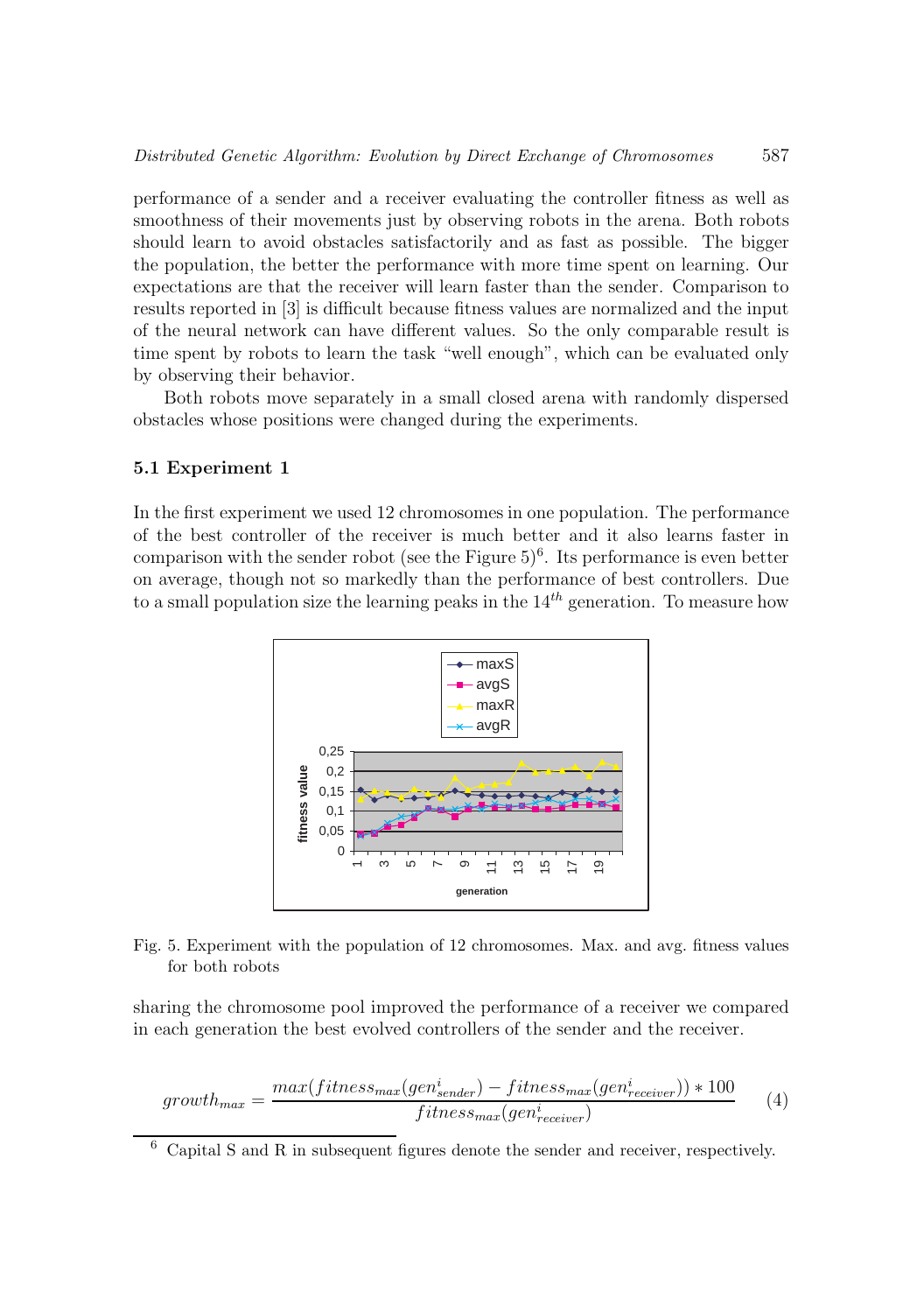where

- $real \leftarrow fitness_{max}(gen_{sender/receiver}^i)$  is a function that returns the highest fitness value from its argument – the set of fitness values of a given robot from experimental run  $i \in \{1, 2, 3, 4, 5\}$ , and
- $real \leftarrow max(arg)$  is a function that returns the maximum difference of compared highest fitness values of both robots throughout the all experimental runs.

$$
growth_{min} = \frac{min(fitness_{max}(gen_{sender}^i) - fitness_{max}(gen_{receiver}^i)) * 100}{fitness_{max}(gen_{receiver}^i)} \tag{5}
$$

where real  $\leftarrow min(ara)$  is a function that returns the minimum difference of compared highest fitness values of both robots throughout the all experimental runs.

$$
growth_{real} = \frac{(fitness_{max}(gen_{sendr}^{1-5}) - fitness_{max}(gen_{receiver}^{1-5})) * 100}{fitness_{max}(gen_{receiver}^{1-5})}
$$
(6)

where  $real \leftarrow fitness_{max}(gen_{sender/receiver}^{1-5})$  is a function that returns the highest fitness value from its argument - the set of fitness values of a given robot throughout the experimental runs 1–5.

The difference (that could be called maximum expected fitness growth) measured in percentage shows how big the improvement could be in case of best-performing receiver's controllers (eq. (4)). Figure 6 shows also the lowest expected fitness growth<sup>7</sup> (eq.  $(5)$ ) along with the real improvement (eq.  $(6)$ ). Real growth in fitness of the receiver's chromosomes is higher than we would expect in this experiment.

#### 5.2 Experiment 2

In this experiment the population of controllers consisted of 20 members. Again the performance of the receiver was better in highest fitness values but approximately the same on average (see Figure 7). In this experiment the receiver learned even faster than in previous case (the highest fitness value in the 5<sup>th</sup> generation) but from this point the learning started slowly to degrade.

The expected versus real growth in fitness of receiver's best controllers can be seen in Figure 8.

The learning of a receiver is much more unstable with big differences between the highest and the smallest fitness values in each generation illustrated in Figure 9 and denoted by eq. (7).

$$
var_{min} = min(fitness_{max}(gen_{sender/receiver}^{i}) - fitness_{min}(gen_{sender/receiver}^{i}))
$$
 (7)

<sup>7</sup> This denotes to what degree the received controllers could negatively influence the performance of a receiver.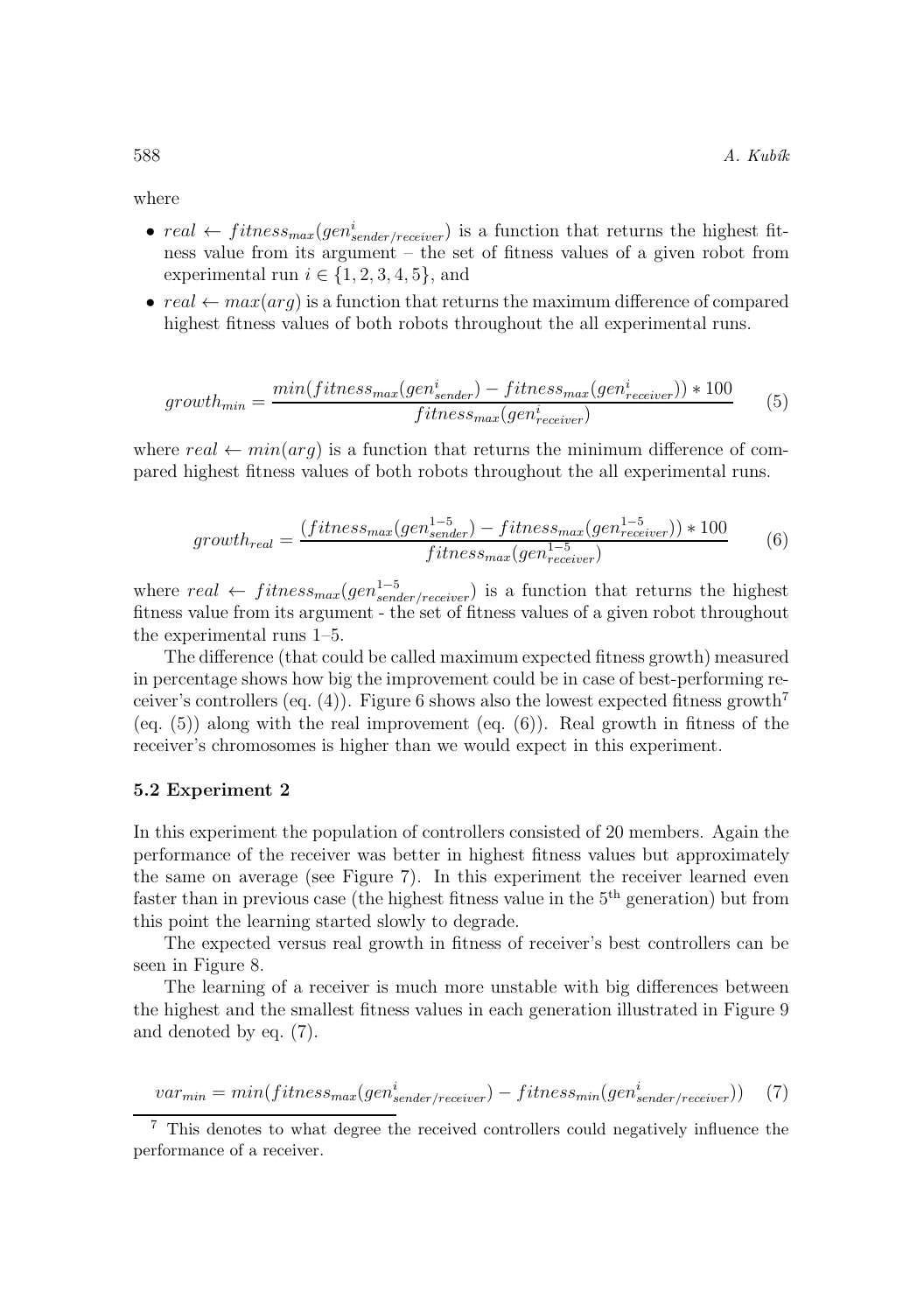

Fig. 6. Experiment with the population of 12 chromosomes. Expected vs. real fitness growth in receiver's chromosomes



Fig. 7. Experiment with the population of 20 chromosomes. Max. and avg. fitness values for both robots

where

- $real \leftarrow fitness_{max}(gen_{sender/receiver}^i)$  returns maximum fitness value of either a sender or a receiver in one of the experimental run  $i \in \{1, 2, 3, 4, 5\}$ ,
- $real \leftarrow fitness_{min}(gen_{sender/receiver}^i)$  returns minimum fitness value of either a sender or a receiver in one of the experimental run  $i \in \{1, 2, 3, 4, 5\}$ , and
- $real \leftarrow min(arg)$  is a function that returns the minimum difference of the highest and the lowest fitness values of a sender or a receiver robot throughout the all experimental runs.

There are mainly three reasons to this fact: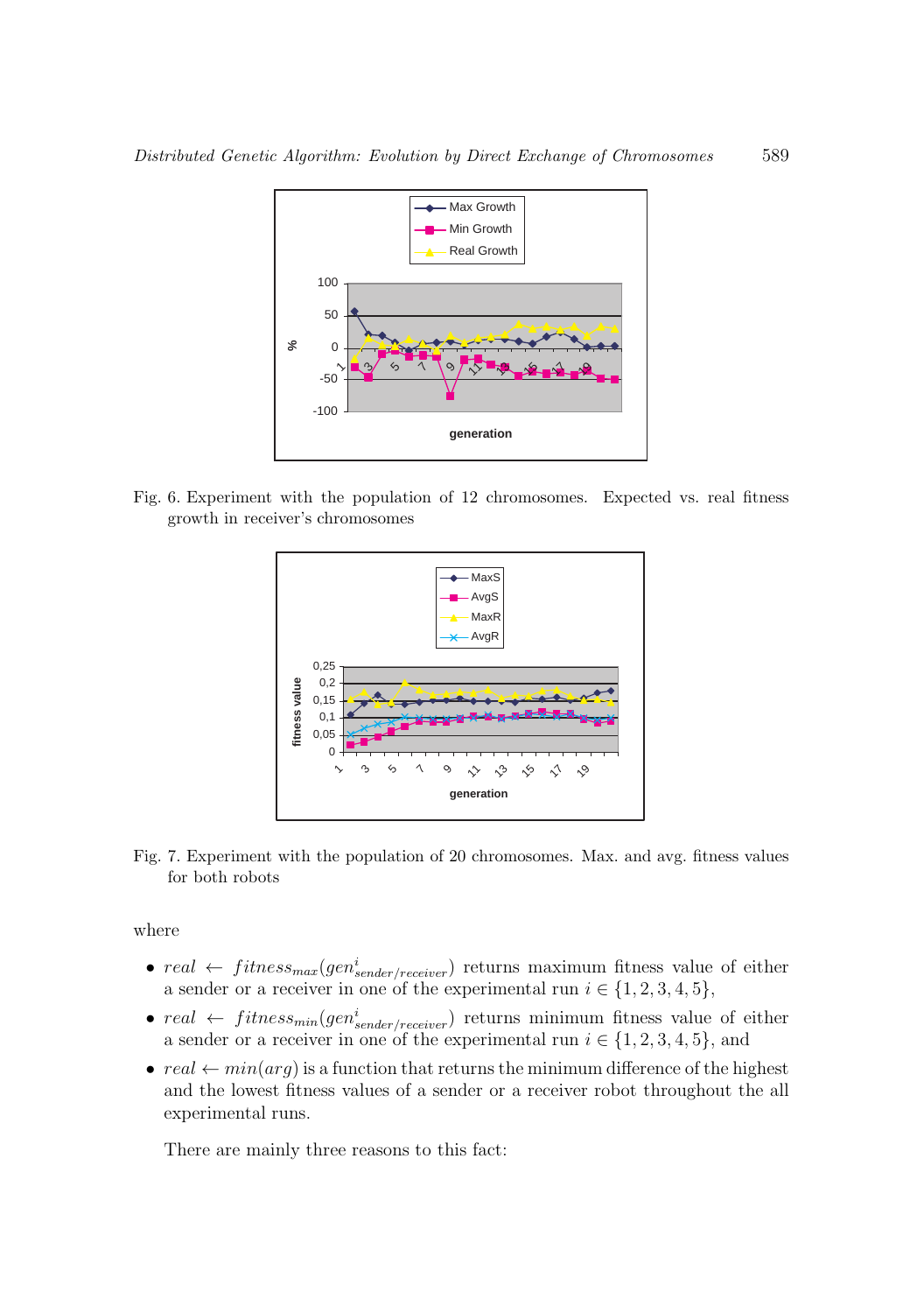

Fig. 8. Experiment with the population of 20 chromosomes. Expected vs. real fitness growth in receiver's chromosomes



Fig. 9. Experiment with the population of 20 chromosomes. Max. − min. fitness values taken from the run with the smallest difference

- Controllers acquired from the sender with worse performance in comparison with the receiver's own population pool can perturb learning and destabilize it. Even if it should not influence the best chromosomes it has an influence on creating suboptimal solutions.
- Communication errors. The communication among Khepera robots is not very reliable. There appears loss of data during the transmission which we roughly estimate to be 5 to 15 %. If the robot fails to correctly determine when new array of message buffers arrives it uses old values instead which deteriorates the performance of a given generation. The bigger the population of chromosomes, the more fatal the consequences appear to be. Firstly, the robots must exchange a number of messages that equals to half of the number of chromosomes in the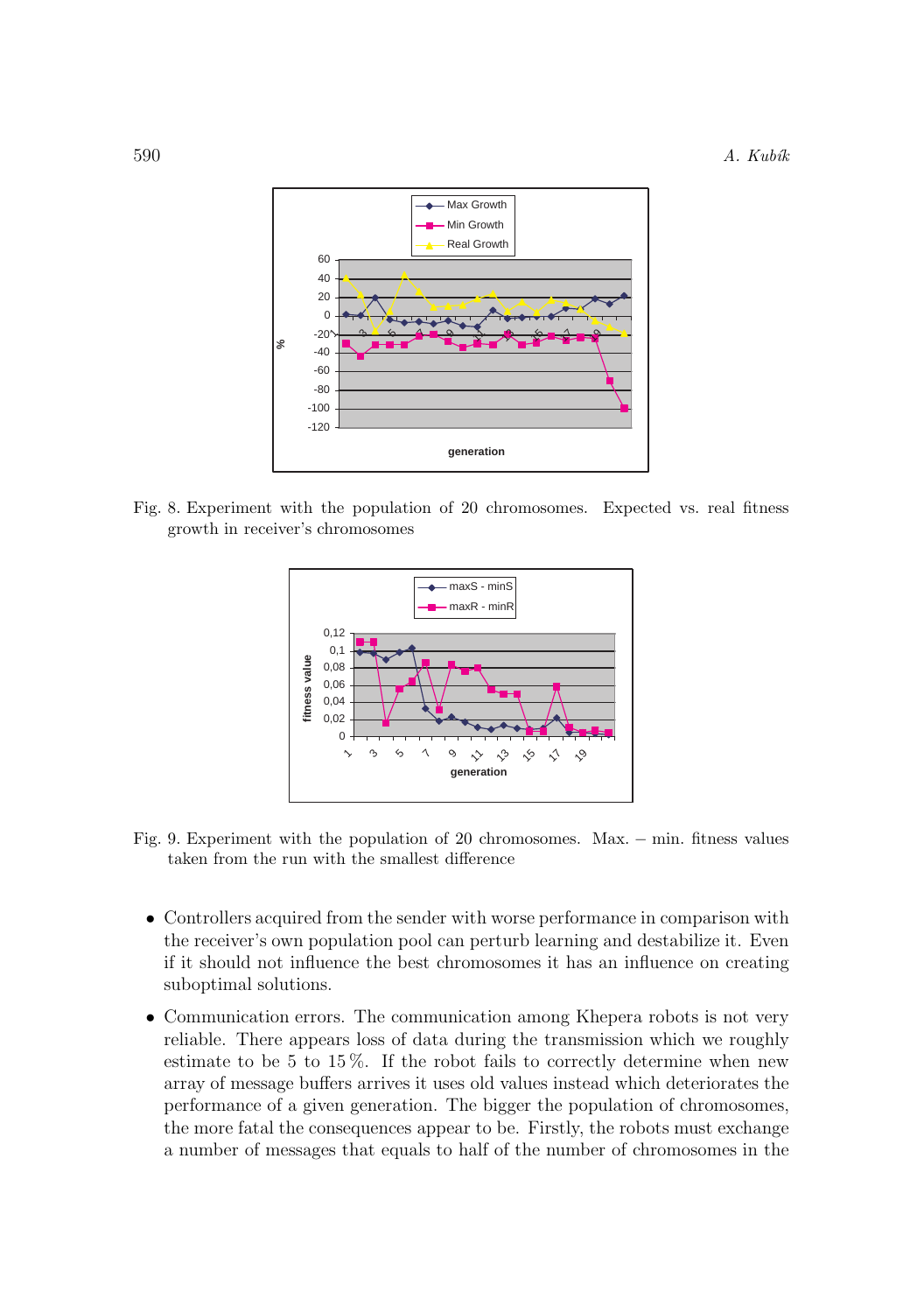population.<sup>8</sup> The more messages they send and receive, the more probable is the occurrence of transmission errors.

• Time delay in sending and testing chromosomes. Because of non-concurrent nature of sender's processes it takes more time for the sender to run all the generations when compared to the receiver because the sender stops the genetic algorithm while sending data to the other robot. That is why transmission lags can occur in that the sender can send the receiver chromosomes from generations that are older than the currently executed generations of the receiver. The learning of the receiver can suffer from this.

The consequences of the facts explained above will be more visible in the last experiment.

## 5.3 Experiment 3

Even if both robots achieved highest fitness values in this experiment (with 40 chromosomes in population), the receiver robot didn't perform better than the sender. Its best controllers were better when compared to the best-performing sender's controllers only in a couple of generations and it completely failed when we take average performance into account (see the Figure 10).

Figure 11 shows instability of the receiver's evolving populations that is on average higher than in the previous experiment.

In the last experiment the improvement in receiver's fitness got hardly positive values as depicted in Figure 12.

## 6 DISCUSSION

In this section we discuss our approach to controller evolution in the multi-robot societies. We summarize the results of our experiments and compare them to other reported works, we consider advantages and disadvantages of our solution, its potential for future work and how some technical difficulties could be addressed.

## 6.1 Summary of Experiments

Our experiments have shown that evolution of neurocontrollers in a multirobot society can be very fast even in a very small group of robots. In a couple of generations

<sup>8</sup> Radio turrets of used Khepera robots use protocol that enables to transfer only 16 bytes messages (more precisely unsigned bytes), i.e. only small positive integers. One weight vector that contains 16 weights must therefore be split into 2 messages. Each message holds 1/2 of the weight vector values plus the indication of a sign of particular weight value. E.g. message containing data {. . . 1 7 1 3 0 19 0 21 0 19 0 2 1 16 1 15} is a half of a chromosome with values {7 3 -19 -21 -19 -2 16 15}.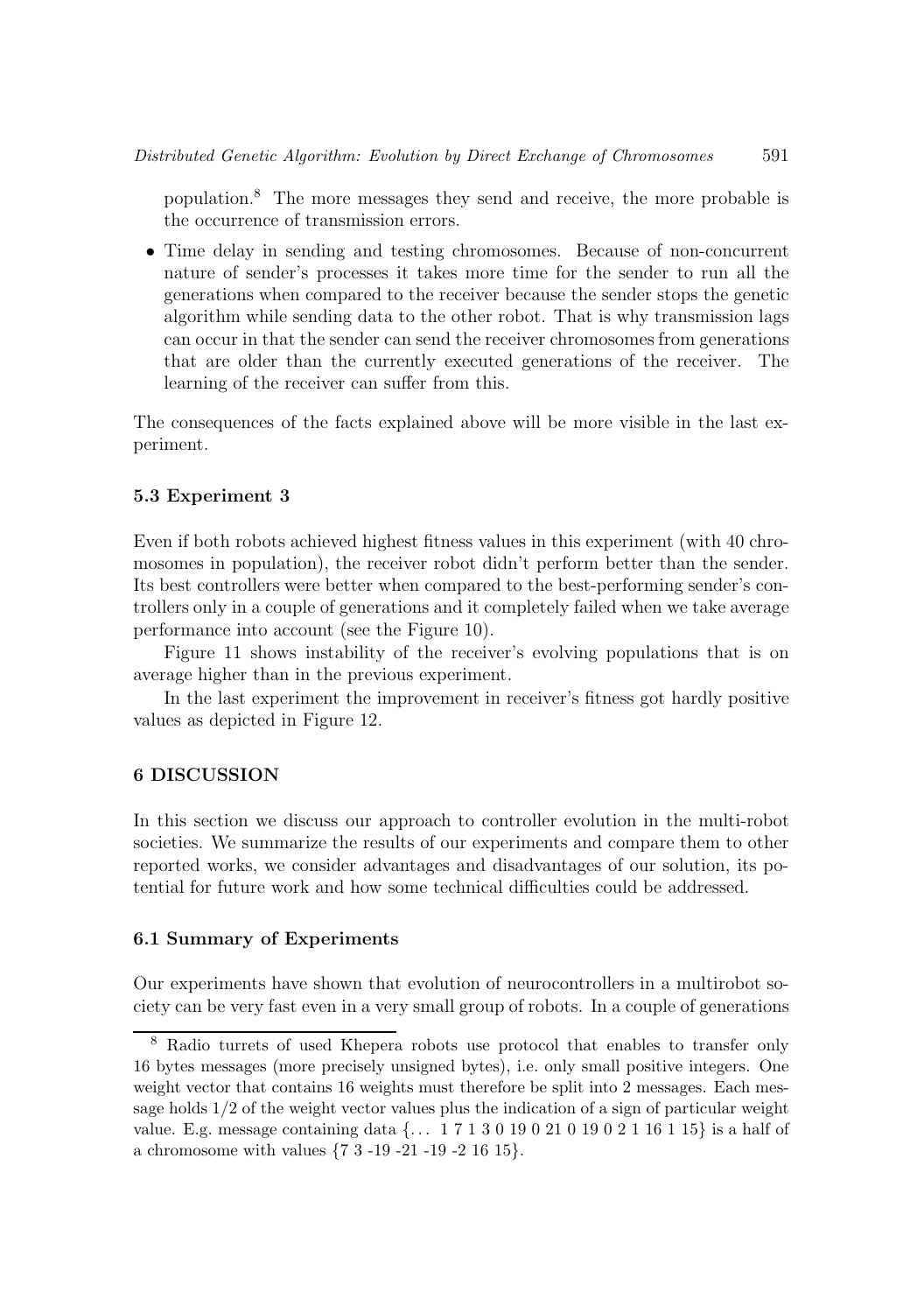

Fig. 10. Experiment with the population of 40 chromosomes. Max. and avg. fitness values for both robots



Fig. 11. Experiment with the population of 40 chromosomes. Max. − min. fitness values taken from the run with the smallest difference

(5–20) the good enough controller can evolve even in a population of several controllers (10–20). The learning can take 2 to many hours based on the evolutionary settings. Authors in [3] report on near optimal performance with 50 generations that was achieved in more than 30 hours. This is, nevertheless, influenced by the population size. Very promising results were confirmed by real growth in fitness of a robot that uses distributed chromosome pool that was even higher in some cases than we expected.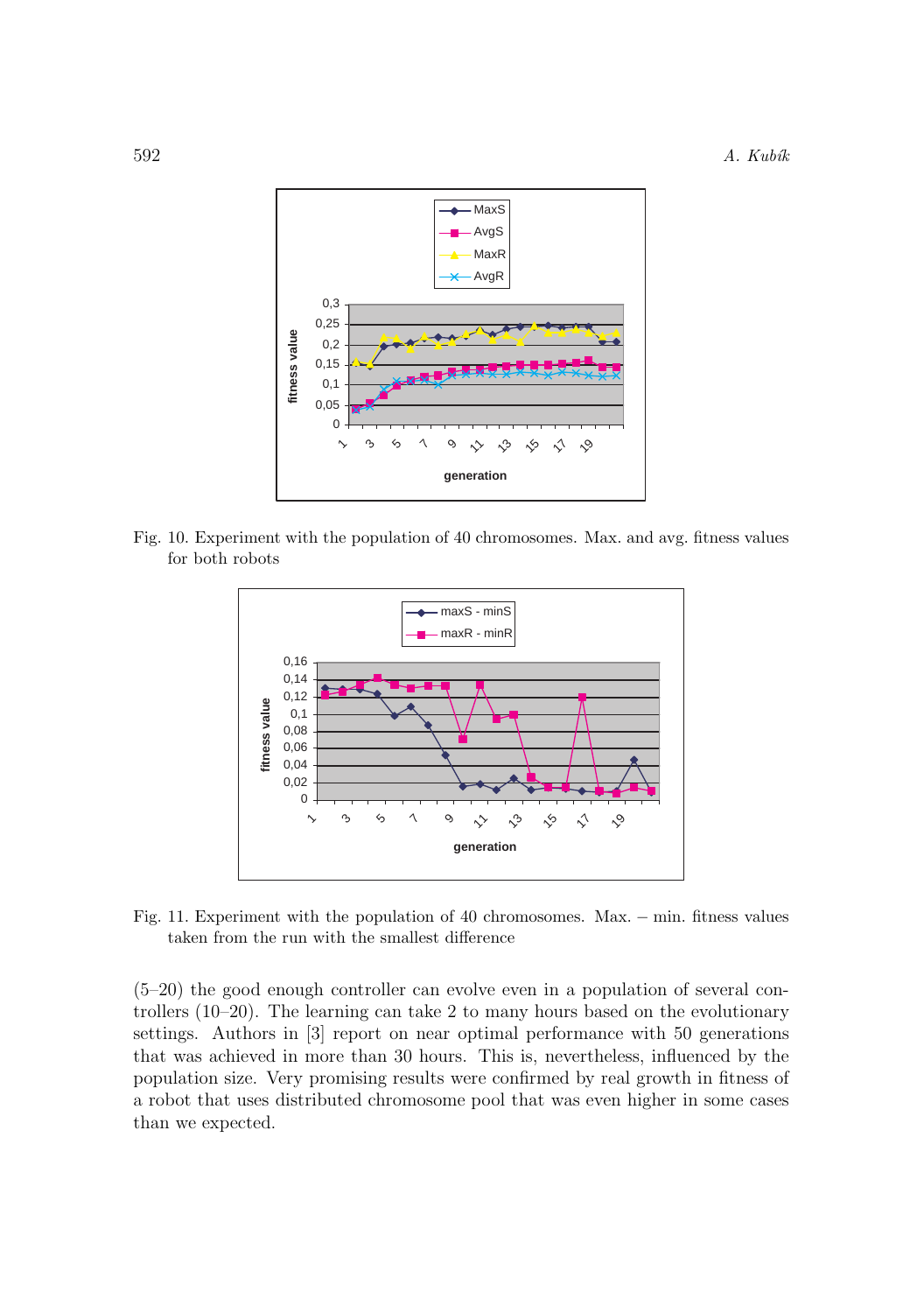

Fig. 12. Experiment with the population of 40 chromosomes. Expected vs. real fitness growth in receiver's chromosomes

Good results of a distributed genetic algorithm in comparison with serial genetic algorithm were obtained only in small populations of chromosomes. Problems with real environment and communication cause degradation of best as well as average performance of controllers. This can be seen also on bigger variance in fitness values of receiver's chromosomes. The possibility of population distribution to small independent groups in our solution nevertheless eliminates consequences of this fact.

#### 6.2 Generality of Our Approach

Our aim was to extend the evolution of a single agent neural controller to a group of robots. We have shown that the learning by evolving robot controllers speeds up if robots share the experience with their own evolution. An advantage of our approach also consists in simplicity of implementation. We depicted the possibility to create a pool of solutions that could be shared by a group of robots. The idea rests in the fact that only controllers that were most successful are used in next generations. The exchange of experience is thus possible in a very direct fashion. This is applicable more generally in other tasks and controller architectures. The only condition is an existence of a part of controller identified as an evolvable and communicable unit in a genetic algorithm.

We implemented a parallel distributed algorithm with decentralized control and direct communication described in Section 2.5 that is to our knowledge unique on hardware platform. There are, nevertheless, various extensions and modifications that can be done in the future and that we describe in more detail in the next section.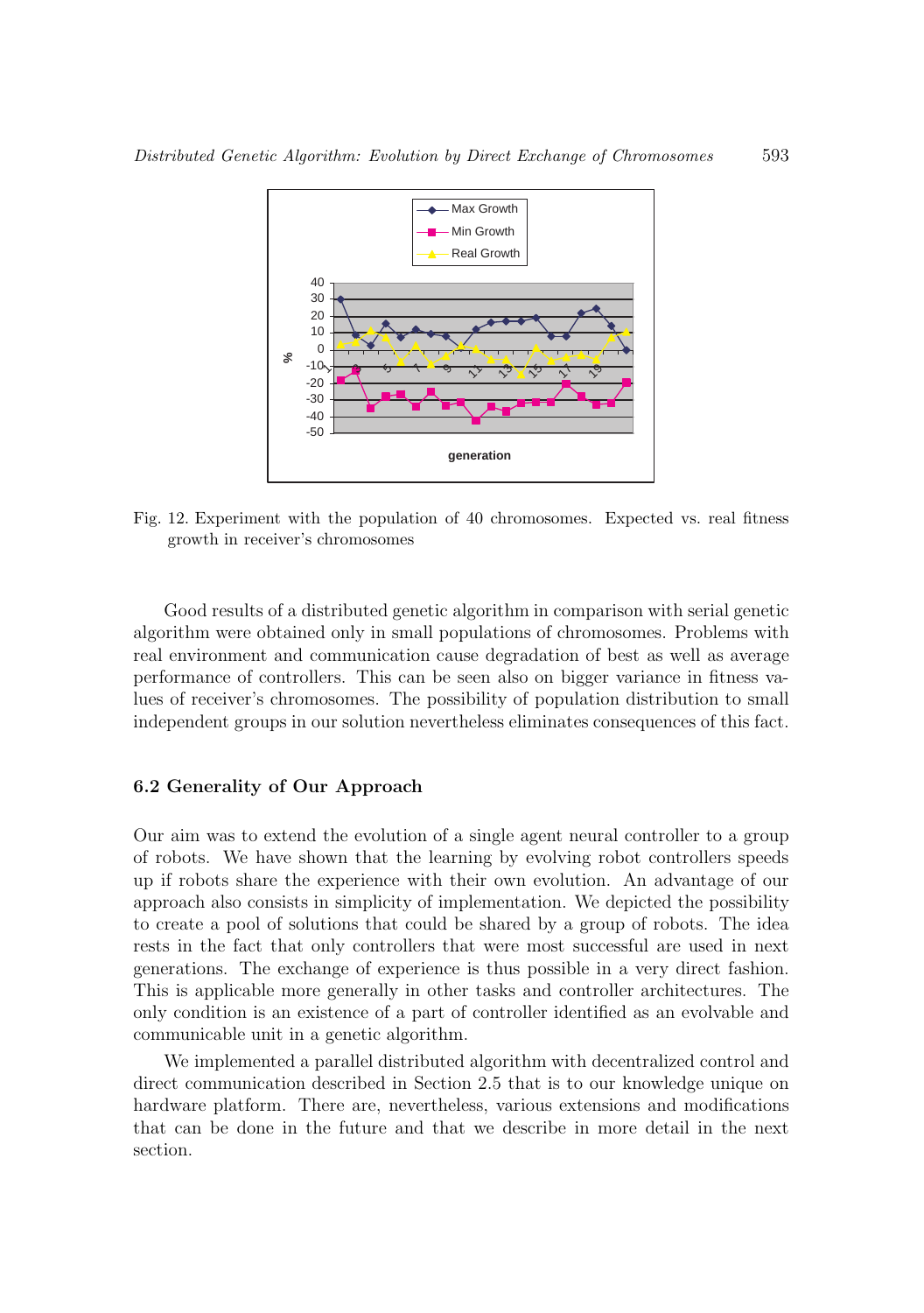## 6.3 Extensions and Future Work

In case of a bigger group of robots they should communicate using some protocol. The reason is possible loss of data due to repeated and failed transmission. Communicating robots must synchronize the process of sending and/or receiving. This is necessary when more than one robot want to send messages to one robot at the same time. The synchronization brings complexity and programming code overhead into the implementation of multi-robot evolution of controllers in decentralized environment. The advantage of using synchronization protocols is generality – more robots can evolve simultaneously which also (as we expect) brings the profit of massive parallelism of evolution. This can be done effectively exchanging very small groups of chromosomes (possibly containing only one chromosome) among robots. The learning could be very fast and optimally performing controllers could be achieved in several generations. In this case very high instability in the fitness values of chromosomes has to be expected, because we have no guarantee of receiving only better performing controllers. The possible solution could be to filter out received chromosomes that have lower fitness value than the chromosomes evolved by the receiving robot. This would require exchange of fitness values along with the weight vectors.<sup>9</sup>

To eliminate data transmission errors it would be useful to design a mechanism for continuous repetition of sending data if they have been lost from the part of the sender. More difficult for the receiver would be to "guess" where is the beginning of a new message array in case some of the messages get lost and the sender repeats the transmission of a whole array again (because in this case the receiver uses the contents of an old buffer, so it doesn't notice that something went wrong).

Decentralized form of a distributed genetic algorithm is useful if the communication load can be reduced by limiting the number of communication partners of each robot in each evolutionary run. Using direct communication is not very effective from the point of view of exchanged data if more than 2 robots evolve simultaneously and if after each population every robot exchanges chromosomes with each other in the group because each robot has to send the same set of data more than once. A better way to do this would be to use stigmergic communication – communication through the environment. The robots would drop the chromosomes to a destined file from which they could be read by other robots. This file could be used as a shared environment of robots. As a tradeoff we lose a power of decentralization which can have bad impact on the behavior of a robot society in case the file will go corrupt.

As for usefulness of our approach for cognitive science and robotics, it can be applied in the research of cognitivistic approach to behavior of artificial creatures and personalized agents. Robots share the environment but the experience with the given task differs from agent to agent. Their behavior is a direct consequence of what

<sup>9</sup> This cannot be done with Khepera robots because as mentioned in the previous section they can directly exchange only bytes of unsigned integers.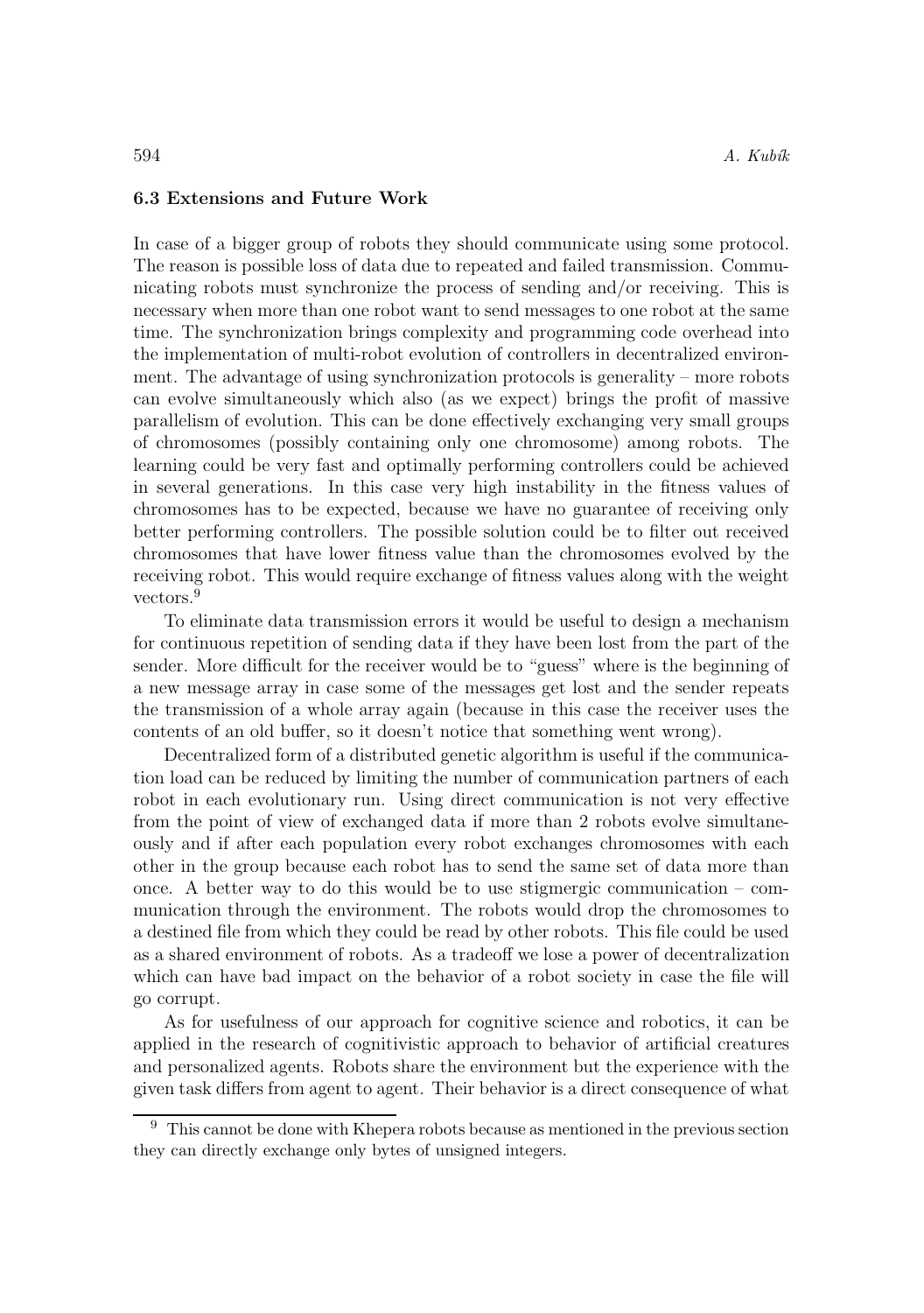they learned online and the encoded artificial neural network or its parameters can be considered a symbolic representation of the experience as the robot interacts with the environment and other robots. This experience is grounded, i.e. it is not handcoded by a constructor from the beginning. By direct exchange of chromosomes, robots share experience in a very elegant and straightforward fashion. Evolutionary algorithms (especially used along with connectionism) thus can be used in the study of personalized and individual approach to solving tasks by animats and the research of "computational consciousness" of artificial minds. Features of the environment as well as parameters of the solving task are extracted by the robot itself creating its personal image (a virtual reality) of experience. Being only a basic idea reported in this preliminary work we nevertheless hope it to serve as an influential source for scientists coping with the problem of cognition as well as with learning by sharing experience in artificial systems.

# 7 SUMMARY AND CONCLUSIONS

In this paper we reported the results of our work on distributed genetic algorithm applied to a population of neural controllers used and exchanged by two robots without a central control process. We discussed how technical problems that arise could be solved and how the work could be used as a starting point for further research. We proposed several ways of extending our design and implementation and what must be done in order to use our ideas in societies with more than two robots. Finally we proposed our solution to be applicable in broader context in the area of multiagent learning and computational cognitivism.

## **REFERENCES**

- [1] Braitenberg, V.: Vehicles. Experiments in Synthetic Psychology. MIT Press, Cambridge, MA, 1984.
- [2] Cantu-Paz, E.: A Survey of Parallel Genetic Algorithms. IlliGAL report No. 97003. University of Illinois, 1997.
- [3] Floreano, D.—Mondada, F.: Automatic Creation of an Autonomous Agent: Genetic Evolution of a Neural Network Driven Robot. In: Cliff, D.—Husbands, P.— Meyer, J.—Wilson, S. (eds.): From Animals to Animats III: Proceedings of the Third International Conference on Simulation of Adaptive Behavior. MIT Press-Bradford Books, Cambridge, MA, 1994, pp. 402–410.
- [4] GOLDBERG, D. E.: Genetic Algorithms in Search, Optimization and Machine Learning. Addison-Wesley, Redwood City, CA, 1989.
- [5] Holland, J. H.: Adaptation in Natural and Artificial Systems. The University of Michigan Press, Ann Arbor, 1975.
- [6] Kelemen, J.—Kub´ık, A.: RADIUS: Looking for Robot's Help in Computer Science Research and Education. ERCIM News, 2002, No. 51, pp. 48–49.